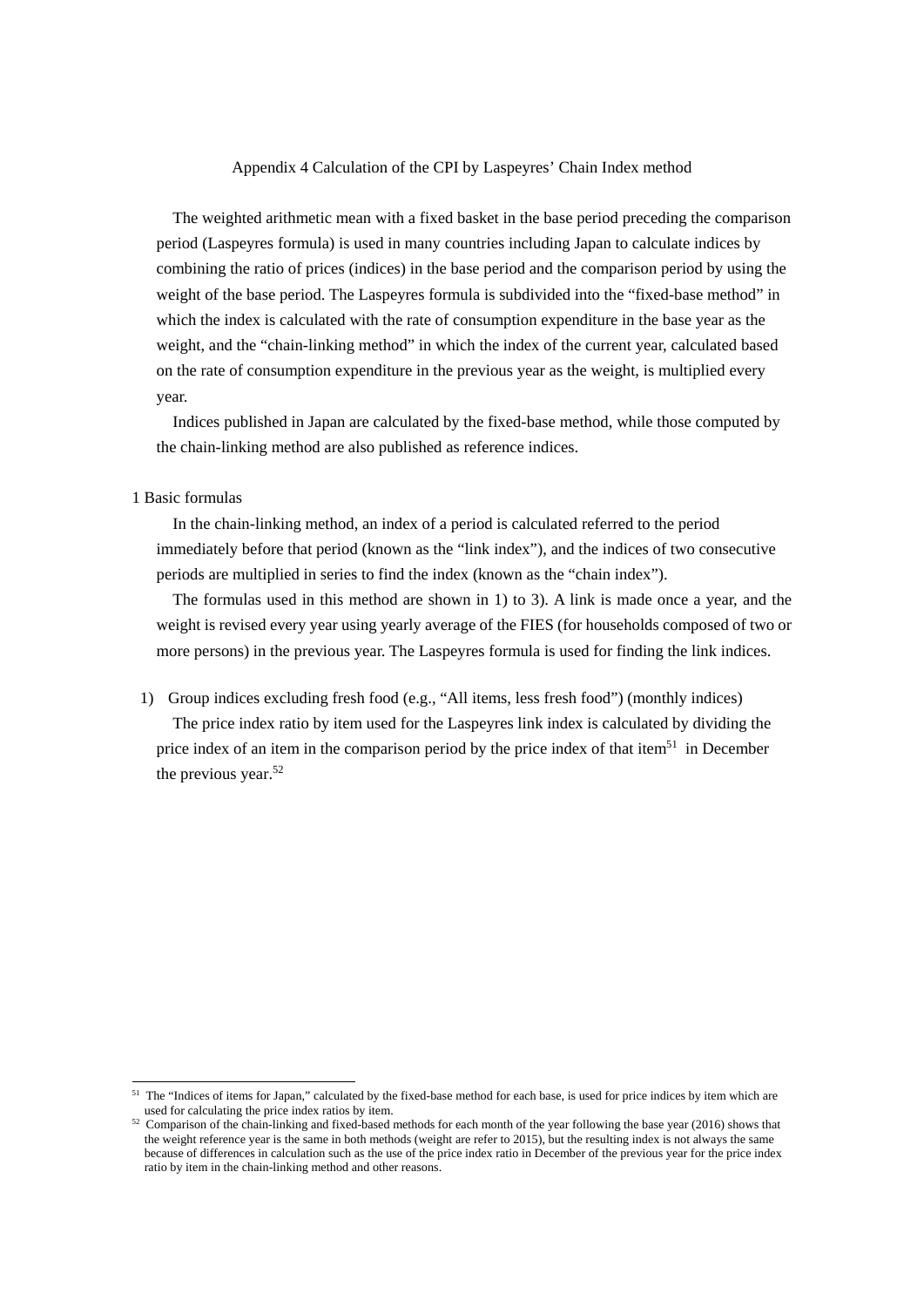<Group indices excluding fresh food (monthly indices)>

(Laspeyres link index (*L*)) 
$$
I_{y,m}^{(L)} = \frac{\sum_{i=1}^{n} \frac{I_{y,m,i}}{I_{y-1,12,i}} w_{y-1,i}}{\sum_{i=1}^{n} w_{y-1,i}}
$$
  
\n(Laspeyres chain index(*C*))  $I_{y,m}^{(C)} = I_{0,12} \times \prod_{Y=1}^{y-1} I_{Y,12}^{(L)} \times I_{y,m}^{(L)}$   
\nWhere,  $I_{0,12}$  is the Laspeyres chain index in December 2015 with 2015 = 100<sup>53</sup>  
\n(*Y*, *y*: Year, *m*: Month, 0: Base year, *i*: Item, *n*: No. of items, *w*: Weight)

2) "Fresh fish & seafood," "Fresh vegetables" and "Fresh fruits" (monthly indices)

The price index ratios by item used for the Laspeyres link index are given by dividing the price index of an item in the comparison period by the annual average price index of that item in the previous year.<sup>[54](#page-1-1)</sup>

<sup>c</sup> "Fresh fish & seafood," "Fresh vegetables" and "Fresh fruits" (monthly indices)>\n
$$
\text{(Laspeyres link index } (L)) \ I_{y,m}^{(L)} = \frac{\sum_{i=1}^{n} \frac{I_{y,m,i}}{I_{y-1,m}} w_{y-1,m,i}}{\sum_{i=1}^{n} w_{y-1,m,i}}
$$
\n
$$
\text{(Laspeyres chain index } (C)) \ I_{y,m}^{(C)} = I_0 \times \prod_{Y=1}^{y-1} I_Y^{(L)} \times I_{y,m}^{(L)}, \text{ where } I_0 = 100
$$
\n
$$
(Y, y: Year, m: Month, 0: Base year, i: Item, n: No. of items, w: Weight)
$$

3) Upper level group indices including fresh food (e.g., "All items" and "Food") (monthly indices) Using the above formula showed in 1), the upper level group indices are calculated from the group indices excluding fresh food calculated in 1), and "Fresh fish & seafood," "Fresh vegetables" and "Fresh fruits" calculated in 2).

-

<span id="page-1-0"></span> $53$  For each month of 2015, the Laspeyres link index, with December 2014 = 100, is derived first with the 2010-base items and weight (2014 yearly averages). Then, Laspeyres link index in December 2015 is divided by the average of January to December 2015 to find the Laspeyres chain index for December 2015 ( $I_{0,12}$ ) with 2015 = 100.

<span id="page-1-1"></span><sup>&</sup>lt;sup>54</sup> The annual average price index of fresh food is derived by averaging the monthly price index with the monthly weight (refer to "III Chapter 5, 4 (1) Average indices for calendar year").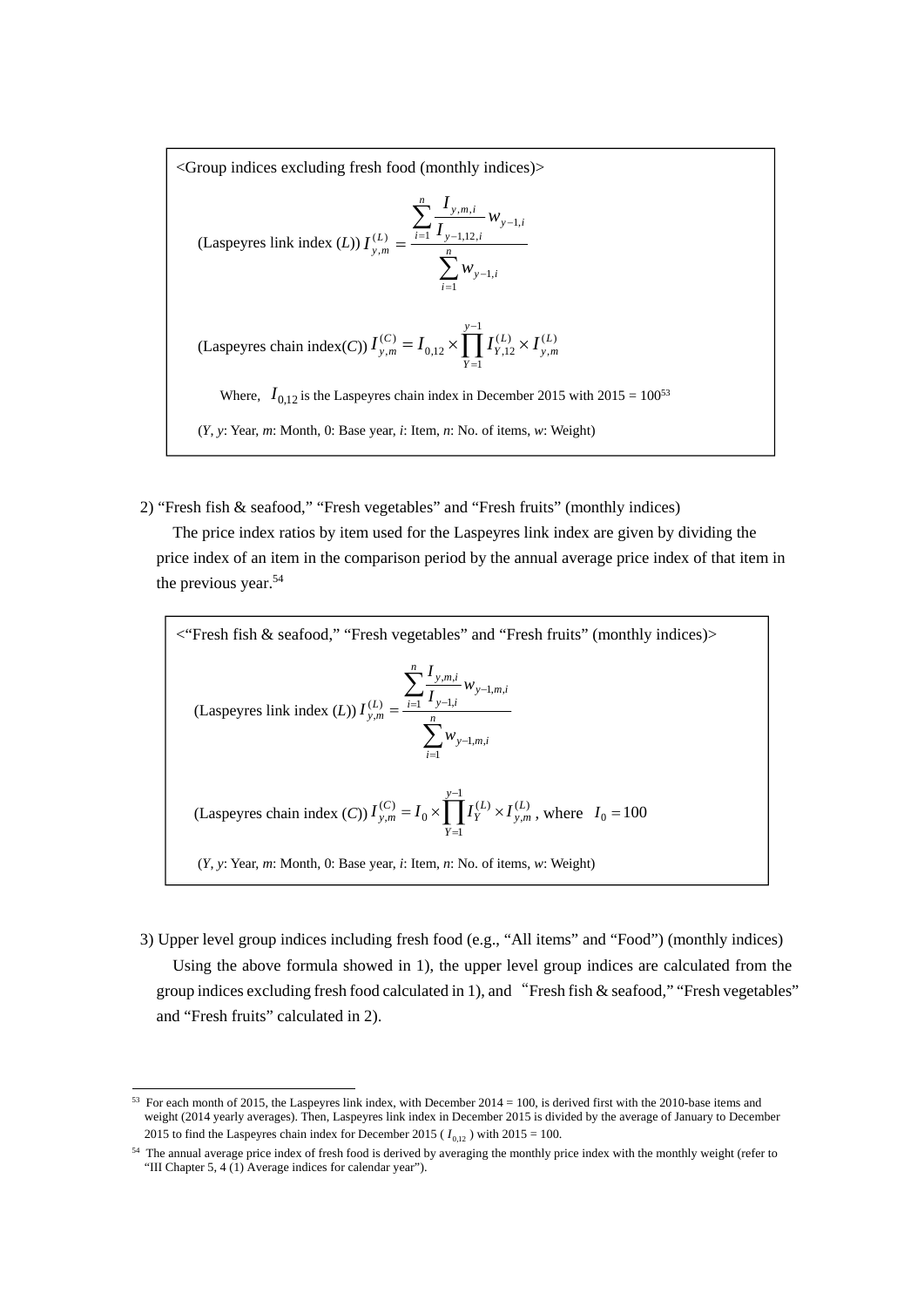The monthly index is published in time with the publication of confirmed figures for the month in question, but for confirmed figures for January, a temporary index is calculated by using the weight two years ago due to incompletion of the previous year's weight. When the results of the FIES are published, a confirmed index is calculated with the previous year's weight and a revised index extending back to January is published in time with the publication of confirmed figures for February.

(Example of monthly index calculation)

To use a simple example, it is assumed that there is a subgroup "Meats" consisting of two items ("Beef" and "Pork"), and the price index for "beef" rises every year, and the price index for "pork" does not change. The weight of "beef" shrinks and the weight of "pork" expands as "beef" price rises.

| Year and                           | Price index*      |                   | Year     | Weight |          |
|------------------------------------|-------------------|-------------------|----------|--------|----------|
| month                              | Beef              | Pork              |          | Beef   | Pork     |
| Dec., $00$<br>Dec., 01<br>Jun., 02 | 100<br>200<br>400 | 100<br>100<br>100 | 00<br>01 | 10     | 10<br>12 |

| * Average in year $00 = 100$ |  |  |  |  |  |  |
|------------------------------|--|--|--|--|--|--|
|------------------------------|--|--|--|--|--|--|

The index for "Meats" in June 02 calculated by the fixed-base method is given by averaging the price indices of "beef" and "pork" in June 02 with the weights of 00 as follows:

$$
\frac{400 \times 10 + 100 \times 10}{10 + 10} = 250
$$

To find the Laspeyres chain index for June 02, the Laspeyres link index for December of each year till the previous year (indices with the index for December of the previous year as 100) and Laspeyres link index for June 02 are calculated first.

The Laspeyres link index for December 01 is given by averaging the price index ratio of December 01 and December 00 with the weight of 00:

$$
\frac{\frac{200}{100} \times 10 + \frac{100}{100} \times 10}{10 + 10} = 1.5
$$

The Laspeyres link index of June 02 is given by averaging the price index ratio of June 02 and December 01 with the weight of 01:

$$
\frac{\frac{400}{200} \times 8 + \frac{100}{100} \times 12}{8 + 12} = 1.4
$$

Finally, the Laspeyres chain index of June 02 is calculated by multiplying the Laspeyres link indices of December 00 (100 is assumed here), December 01 and June 02:

$$
100 \times 1.5 \times 1.4 = 210
$$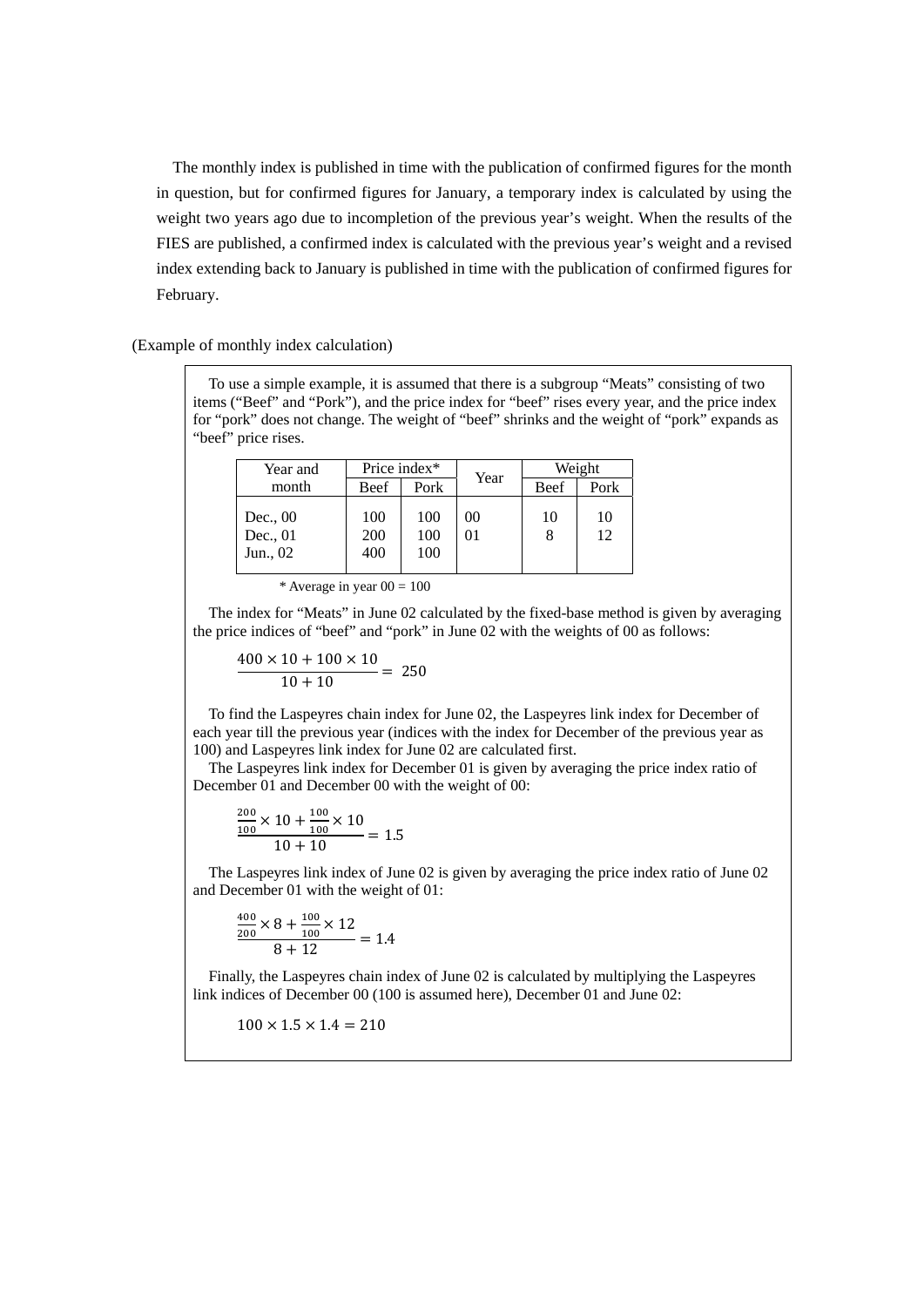# 2 Calculation of weights

## (1)Weight reference period

The weight of each item for the Laspeyres link index is calculated from the annual average monthly expenditure by item per household in the previous year of the comparison period for that item, mainly obtained from the FIES for households consisting of two or more persons.

#### (2)Allocation rates

In calculating weights used for the fixed-base method, when more than one index item corresponds to one FIES item, the allocation rate is determined by the expenditure ratio which is obtained from the special tabulation of the of FIES and other statistics. In calculating weights for the Laspeyres link index, the allocation rates of the base year (refer to "III Chapter 4, 2 Calculation of the weights for the basic classification indices") are used until the next base revision due to restrictions in estimation data, but the allocation rates for part of items for which annual estimation data is available is revised every year.

# (3) Weights for "Pocket money," etc.

In calculating weights used for the fixed-base method, the weights of "Pocket money" and "Social expenses" in the FIES are allocated based on the result of the NSFIE and their weights are calculated accordingly. As the data is obtained only once in five years, the allocation rate in calculating the weights for the Laspeyres link index is fixed until the next base revision.

# (4) Weights for the imputed rent

In calculating weights used for the fixed-base method, the weights for "Imputed rent" are calculated for the base year according to the result of the NSFIE. The weights for the Laspeyres link index are given by multiplying the weight for "Imputed rent" in the base year by the increasedecrease rate of the price index of "Imputed rent" (for each municipality and other classifications) from the base year to the reference period.

# (5)Monthly weights for fresh food

-

In calculating weights used for the fixed-base method, the monthly weights for fresh food are determined by the ratio of the monthly purchase quantity to the annual average purchase quantity by item in the FIES. The annual weights for the Laspeyres link index are revised every year according to (1), while the ratio of the monthly purchase quantity for calculating the monthly weights is fixed until the next base revision.<sup>55</sup>

<sup>&</sup>lt;sup>55</sup> The ratio of monthly purchase quantity could be revised every year, but this causes irregular fluctuation which is to be included in the weights, and may tend to cause the drift phenomenon in the chain indices. In calculating monthly weights for link indices, the calculation and adjustments in b) and c) of (3) of "III Chapter 4 2 Calculation of the weights for the basic classification indices" need to be repeated until the consistency is achieved between annual and monthly weights for items, and between monthly weights for groups and those for items. It brings the different monthly weights for both methods in the base years.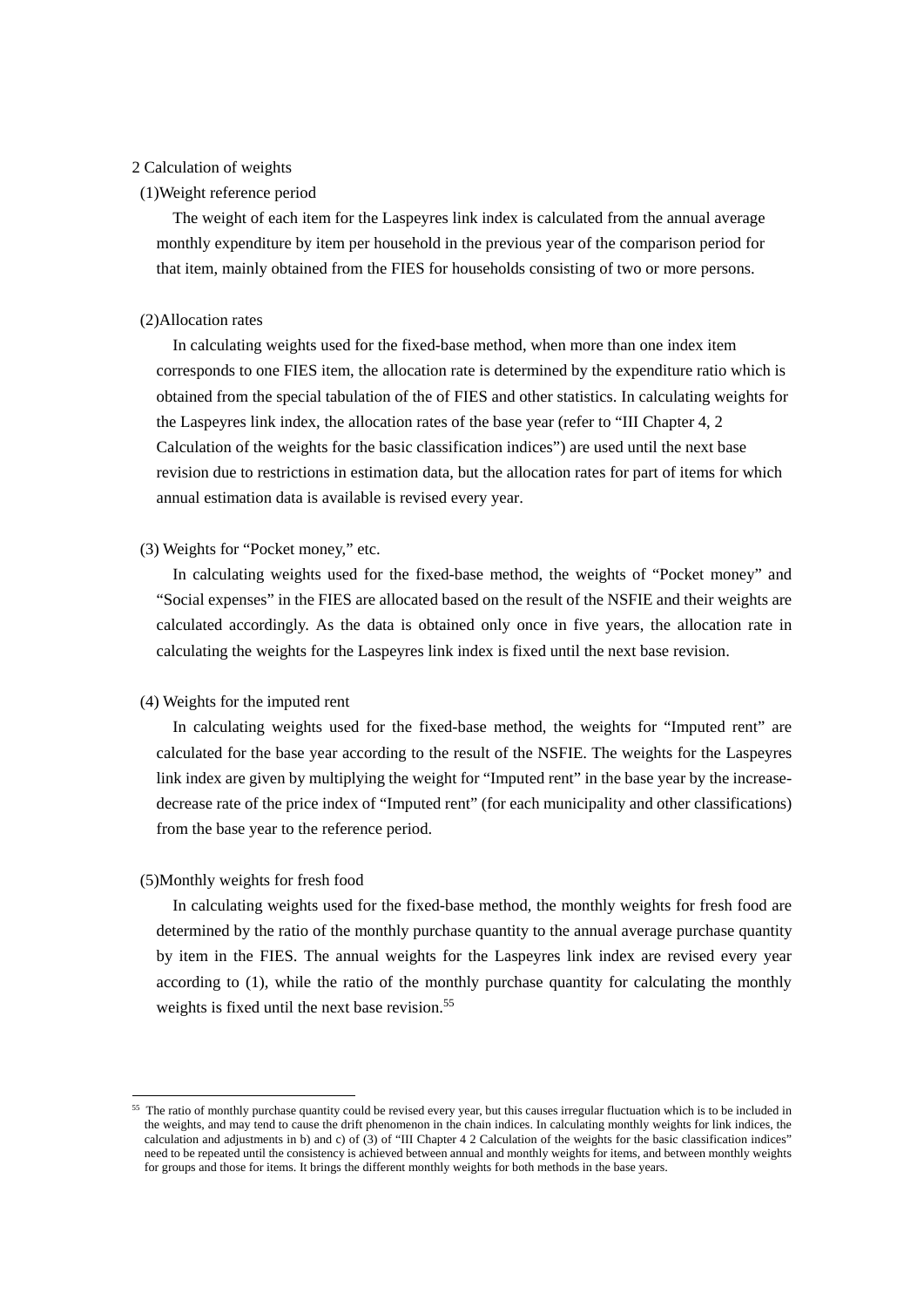#### 3 Calculation of annual average index

The annual average index is the simple arithmetic average of monthly indices from January to December calculated by groups as described in Section 1.56

# 4 Calculation of the rate of change

The same formula used in the fixed-base method is used. The indices containing fractions are used for calculation, but the figures in the statistical tables are rounded off to the first decimal place.

#### 5 Calculation of contribution

The contributions to month-to-month and year-ago month ratios of the all items index are given by the formulas shown below. The indices containing fractions are used for calculation, but the figures in the statistical tables are rounded off to the second decimal place.

# (1) Contribution to month-to-month ratio

1) Items excluding fresh food

Contribution of item *i* (February to December) =  $\frac{1}{\sqrt{N}}$  $\frac{1}{I_{y,m-1}^{(l),n}} \cdot \left( \frac{I_{y,m,i} - I_{y,m-1,i}}{I_{y-1,12,i}} \right) \cdot \frac{w_{y-1,i}}{\sum_{i=1}^{n} w_{y-1,i}} \times 100$ Contribution of item *i* (January) =  $\left[ \left( \frac{I_{y,1,i} - I_{y-1,12,i}}{I_{y-1,12,i}} \right) \cdot \frac{w_{y-1,i}}{\sum_{i=1}^{n} w_{y-1,i}} \right] \times 100$ 

2) Fresh food

Contribution of item *i* (February to December) =

\n
$$
\left[ \frac{1}{I_{y,m-1}^{(L)j}} \cdot \frac{I_{y-1}^{(L)j}}{I_{y-1,12}^{(L)j}} \cdot \left( \frac{I_{y,m,i} \cdot w_{y-1,m,i} - I_{y,m-1,i} \cdot w_{y-1,m-1,i}}{I_{y-1,i} \cdot \sum_{i=1}^{n} w_{y-1,i}} \right) \right] \times 100
$$
\nContribution of item *i* (January) =

\n
$$
\left[ \left( \frac{I_{y-1}^{(L)j}}{I_{y-1,12}^{(L)j}} \cdot \frac{I_{y,1,i}}{I_{y-1,i}} - 1 \right) \cdot \frac{w_{y-1,1,i}}{\sum_{i=1}^{n} w_{y-1,i}} \right] \times 100
$$
\nContribution: contribution of item *i* to month – to – month ratio of all items index in month *m* of year *y*

\n
$$
I_{y,(m,i)}: \text{Price index of item } i \text{ in year } y \text{ (month } m)
$$
\nwhere *w* is the number of times in year *y* is the number of times in year *y* is the number of times in year *y* is the number of times in year *y* is the number of times in year *y* is the number of times in year *y* is the number of times in year *y* is the number of times in year *y* is the number of times in year *y* is the number of times in year *y* is the number of times in year *y* is the number of times in year *y* is the number of times in year *y* is the number of times in year *y* is the number of times in year *y* is the number of times in year *y* is the number of times in year *y* is the number of times in year *y* is the number of times in year *y* is the number of times in year *y* is the number of times in year *y* is the number of times in year *y* is the number of times in year *y* is the number of times in year *y* is the number of times in year *y* is the number of times in year *y* is the number of times in year *y* is the number of times in year *y* is the number of times in

r y (month  $m$ ),  $j:$  Group of fresh food,

 $I_{y,m}^{(L)x}$ : Laspeyres link index in year y (month m) in the range of target in x

Note that this calculation sometimes brings inconsistency between month-to-month ratios of items and contributions.

## (2) Contribution to year-ago month ratio

1) Items excluding fresh food

-

$$
\text{Contribution of item } i = \left[\frac{1}{I_{y-1,m}^{(L)n}} \cdot \left(\frac{I_{y-1,12,i} - I_{y-1,m,i}}{I_{y-2,12,i}}\right) \cdot \frac{w_{y-2,i}}{\sum_{i=1}^{n} w_{y-2,i}} + \frac{I_{y-1,12}^{(L)n}}{I_{y-1,m}^{(L)n}} \cdot \left(\frac{I_{y,m,i}}{I_{y-1,12,i}} - 1\right) \cdot \frac{w_{y-1,i}}{\sum_{i=1}^{n} w_{y-1,i}}\right] \times 100
$$

<sup>56</sup> The annual average indices for the chain-linking method were calculated by linking average prices in the previous year in 2010 base, while simple arithmetic averages of monthly indices are used in 2015-base.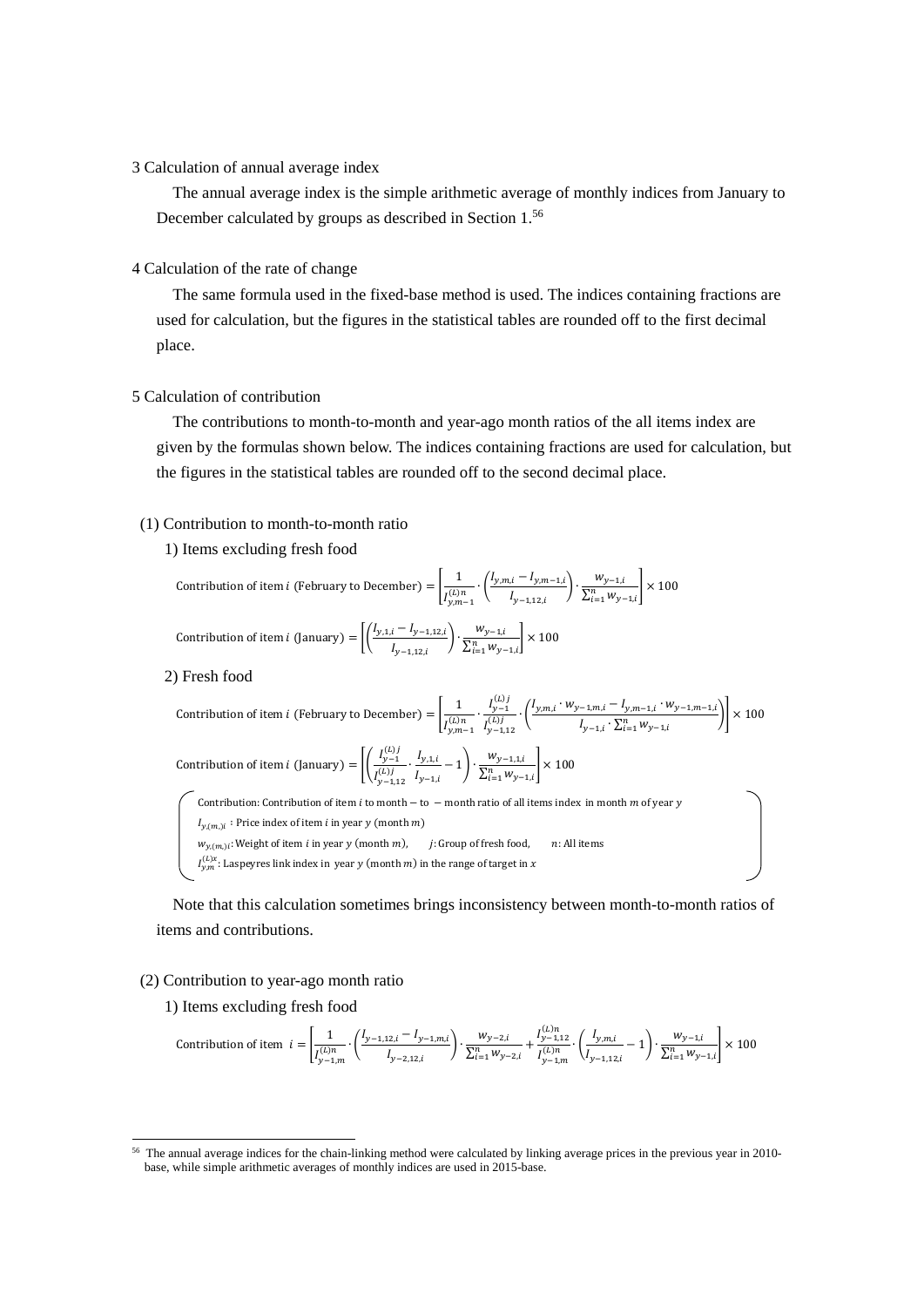#### 2) Fresh food

Continuation of item 
$$
i = \left[\frac{1}{l_{y-1,m}^{(L)}} \cdot \frac{l_{y-2}^{(L)j}}{l_{y-2,m}^{(L)j}} \cdot \left(\frac{l_{y-1,12,i}^{(W)} \cdot v_{y-2,12,i} - l_{y-1,m,i}^{(W)} \cdot v_{y-2,m,i}}{l_{y-2,i} \cdot \sum_{l=1}^{n} w_{y-2,l}}\right) + \frac{l_{y-1,12}^{(L)n}}{l_{y-1,m}^{(L)n}} \cdot \left(\frac{l_{y-1}^{(L)j}}{l_{y-1,12}^{(L)j}} \cdot \frac{l_{y,m,i}}{l_{y-1,i}^{(L)j}} - 1\right) \cdot \frac{w_{y-1,m,i}}{\sum_{l=1}^{n} w_{y-1,l}} \right] \times 100
$$
\nContribution: Contribution of item *i* to year – ago month ratio of all items index in month *m* of year *y*

\n $l_{y,(m,i)}$ : Price index of item *i* in year *y* (month *m*).

\n $j$ : Group of fresh food, *n*: All items

\n $l_{y,m}^{(L)x}$ : Laspeyres link index in year *y* (month *m*), *j*: Group of fresh food, *n*: All items

Note that this calculation sometimes brings inconsistency between year-ago month ratios of items and contributions.

## 6 Index grouping

Monthly and annual average indices are calculated for the basic classification indices for Japan.

The Laspeyres chain i[ndi](#page-5-0)ces obtained in the former bases are recalculated since 1986 indices by the 2015-base formula. Weights used for obtaining the Laspeyres chain indices released in each of the former bases are used as they are  $57$  to obtain the Laspeyres link indices for the relevant years. The same procedure to link indices within a base period is used for linking indices of different base periods. For example, the monthly Laspeyres chain index in 2011 are obtained by multiplying the Laspeyres chain index for December 2010 calculated with 2005-base items and weights by the relevant monthly Laspeyres link index in 2011 calculated with 2010 base items and weights.

# [Reference 1] History of index calculation using the chain-linking method

The indices published in Japan have been calculated using the fixed-base method since August 1949 to measure price fluctuations in a fixed consumption patterns. The indices obtained from the chain-linking method, which reflect annual changes in the consumption patterns, have been released as the reference annual average indices since 1975-base, and reference monthly indices for all items excluding fresh food have also been released from 2005-base.

In 2015-base, chain-linked monthly indices for all items including fresh food are released together with the chain-linking contribution of groups and items.

The indices obtained from the Laspeyres chain-linking method are released since 1986 indices with the publication of indices for January 2017. These recalculated indices (rate of change) are different from that of the former bases used to be published due to the difference of calculation formulas etc.

## [Reference 2] Characteristics of chain-linking method

-

Generally speaking, "the effect of weights", "effect of reset" and "drift phenomenon" are typical differences between the chain-linking method and fixed-base method.

<span id="page-5-0"></span><sup>&</sup>lt;sup>57</sup> Monthly weights for fresh food are newly calculated from annual averages of weights for linking of individual bases and monthly weights of the base year.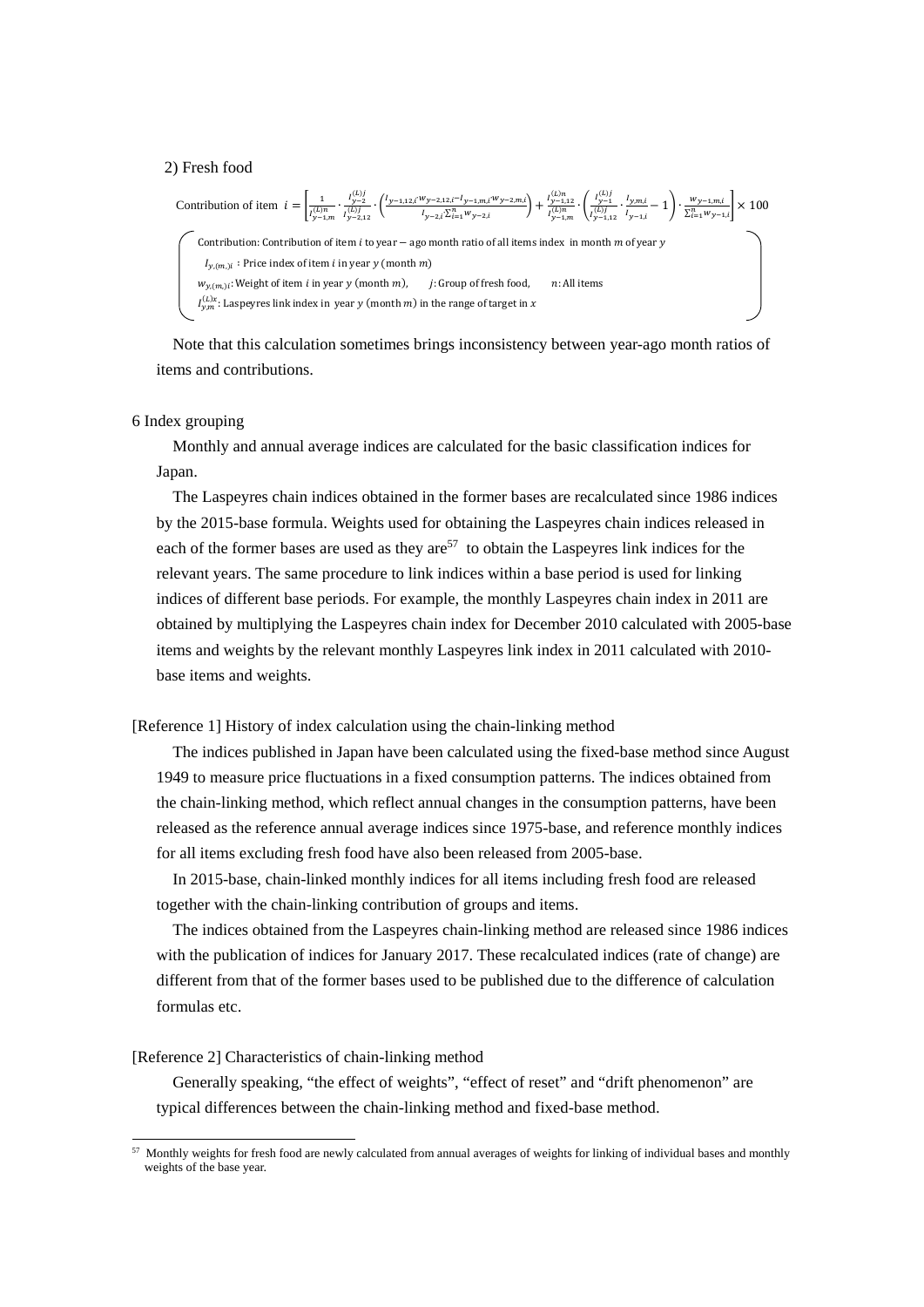With "the effect of weight", in addition to price fluctuation, the change in weights is reflected in the index and the rate of change in the chain-linking method, in which the weight is revised every year, if there is an item the rate of consumption of which increases or decreases with the fall or rise of price. However, the relations between price fluctuations and changes in the rate of consumption are not uniform, and the direction and significance largely differ depending on the characteristics of the item. It should, therefore, be noted that differences from the indices in the fixed-base method are not always seen in either the upper or lower parts.

"The effect of reset" causes differences from the fixed-base method in the contribution (degree of effect) of items because the indices level of items are reset every year in the chain-linking method, in which the index value of every item is calculated by assuming the index  $= 100$  in December of previous year. If the price of an item has largely dropped, and the price decline continues after the index value calculated by the fixed-base method has become considerably small, the range of drop would be greater in the chain-linking method than in the fixed-base method.

In the chain-linking method, the following phenomenon is pointed out: If the price of an item repeatedly rises and falls, the index values of the upper level group do not return to the normal level even if the item in question returns to the original price level. This is so called the "drift phenomenon."

[Reference 3] "Link of price in December of previous year" and "link of average price of previous year"

In the chain-linking method, the chain index is calculated by multiplying the link indices of two consecutive periods in series, and there are two types of periods to link (linking points). These are, "link of the price in December of previous year" and "link of the average price of previous year." As shown in Section 1 Basic formulas, the "link of the price in December of previous year" is used for items excluding fresh food, and "link of the average price of previous year" is used for fresh food due to the following reasons:

While a "drift phenomenon" takes place in some cases in the chain-linking method, this phenomenon is seen more frequently in the "link of the price in December of previous year" than in the "link of the average price of previous year."

At the same time, the "link of the average price of previous year" sometimes causes the indices of the upper level group to change due to the change of the linking point in December and January of the next year, even if the price of the item in question does not change (this is called the occurrence of "discontinuation.").

The "discontinuation" is considered undesirable in general, and for this reason, the "link of the price in December of previous year" is used for the items other than fresh food. The fresh food, however, contains seasonal items whose price repeatedly rises and falls in one year cycle, causing a large-scale "drift phenomenon" when the "link of the price in December of previous year" is used, resulting in the indices of the upper level group to remain in the upper level even though the indices of the items in the same category return to the original level. That is the reason for using the "link of average price of previous year" exceptionally to fresh food.